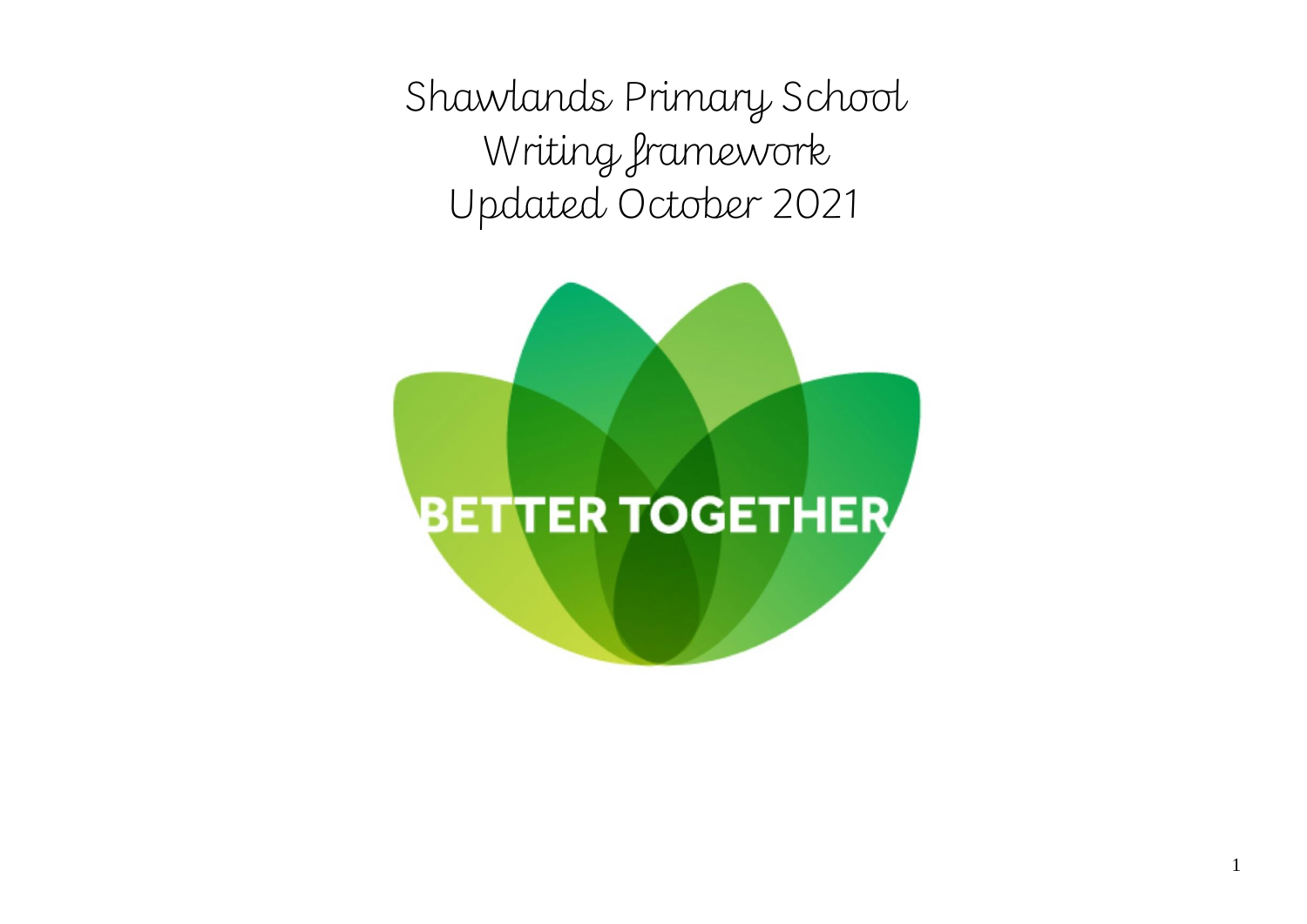# Curriculum requirements – please ensure that these are repeatedly covered throughout the year

| form lower-case letters of the correct size<br>choosing which shape of a letter to use when<br>sit correctly at a table, holding a pencil<br>use the diagonal and horizontal strokes that are<br><u>Transcription and</u><br>comfortably and correctly<br>relative to one another<br>needed to join letters and understand which letters,<br>given choices and deciding whether or not to join<br>handwriting<br>begin to form lower-case letters in the<br>start using some of the diagonal and<br>when adjacent to one another, are best left<br>specific letters<br>correct direction, starting and finishing in the<br>horizontal strokes needed to join letters and<br>unjoined<br>choosing the writing implement that is best<br>understand which letters, when adjacent to<br>suited for a task.<br>right place<br>increase the legibility, consistency and quality of<br>one another -<br>their handwriting [for example, by ensuring that<br>form capital letters<br>form digits 0-9<br>write capital letters and digits of the correct<br>the downstrokes of letters are parallel and<br>Children must join to be above the Y6 standard<br>equidistant; that lines of writing are spaced<br>understand which letters belong to which<br>size, orientation and relationship to one<br>handwriting 'families' (i.e. letters that are<br>another and to lower case letters<br>sufficiently so that the ascenders and descenders<br>formed in similar ways) and to practise these.<br>of letters do not touch].<br>use spacing between words that reflects the<br>size of the letters.<br>writing narratives about personal experiences<br>saying out loud what they are going to<br>discussing writing similar to that which they are<br>identifying the audience for and purpose of the<br>Composition,<br>write about<br>and those of others (real and fictional)<br>planning to write in order to understand and learn<br>writing, selecting the appropriate form and using<br>editing and proof<br>from its structure, vocabulary and grammar<br>other similar writing as models for their own<br>composing a sentence orally before writing<br>writing about real events<br>writing poetry<br>discussing and recording ideas<br>noting and developing initial ideas, drawing on<br>it<br>reading<br>composing and rehearsing sentences orally<br>reading and research where necessary<br>sequencing sentences to form short<br>writing for different purposes<br>planning or saying out loud what they are<br>(including dialogue), progressively building a<br>in writing narratives, considering how authors<br>narratives<br>varied and rich vocabulary and an increasing<br>have developed characters and settings in what<br>re-reading what they have written to check<br>going to write about<br>writing down ideas and/or key words,<br>range of sentence structures<br>pupils have read, listened to or seen performed<br>that it makes sense<br>including new vocabulary<br>discuss what they have written with the<br>organising paragraphs around a theme<br>selecting appropriate grammar and vocabulary,<br>teacher or other pupils<br>encapsulating what they want to say,<br>in narratives, creating settings, characters and<br>understanding how such choices can change and<br>read aloud their writing clearly enough to be<br>sentence by sentence<br>enhance meaning<br>plot<br>heard by their peers and the teacher.<br>evaluating their writing with the teacher and<br>in non-narrative material, using simple<br>in narratives, describing settings, characters and<br>other pupils<br>organisational devices [for example, headings and<br>atmosphere and integrating dialogue to convey<br>re-reading to check that their writing makes<br>sub-headings]<br>character and advance the action<br>sense and that verbs to indicate time are used<br>assessing the effectiveness of their own and<br>précising longer passages<br>others' writing and suggesting improvements<br>correctly and consistently, including verbs in<br>using a wide range of devices to build cohesion<br>the continuous form<br>proposing changes to grammar and vocabulary<br>within and across paragraphs<br>proof-reading to check for errors in spelling,<br>to improve consistency, including the accurate use<br>using further organisational and presentational<br>grammar and punctuation<br>of pronouns in sentences<br>devices to structure text and to guide the reader<br>read aloud what they have written with<br>proof-read for spelling and punctuation errors<br>[for example, headings, bullet points, underlining]<br>read aloud their own writing, to a group or the<br>assessing the effectiveness of their own and<br>appropriate intonation to make the meaning.<br>others' writing<br>whole class, using appropriate intonation and<br>clear.<br>controlling the tone and volume so that the<br>proposing changes to vocabulary, grammar and<br>punctuation to enhance effects and clarify<br>meaning is clear.<br>meaning<br>ensuring the consistent and correct use of tense<br>throughout a piece of writing<br>ensuring correct subject and verb agreement<br>when using singular and plural, distinguishing<br>between the language of speech and writing and<br>choosing the appropriate register | Year 1 | <u>Year 2</u> | <u>Year</u> 3/4 | <u> Year 5/6</u>                               |
|---------------------------------------------------------------------------------------------------------------------------------------------------------------------------------------------------------------------------------------------------------------------------------------------------------------------------------------------------------------------------------------------------------------------------------------------------------------------------------------------------------------------------------------------------------------------------------------------------------------------------------------------------------------------------------------------------------------------------------------------------------------------------------------------------------------------------------------------------------------------------------------------------------------------------------------------------------------------------------------------------------------------------------------------------------------------------------------------------------------------------------------------------------------------------------------------------------------------------------------------------------------------------------------------------------------------------------------------------------------------------------------------------------------------------------------------------------------------------------------------------------------------------------------------------------------------------------------------------------------------------------------------------------------------------------------------------------------------------------------------------------------------------------------------------------------------------------------------------------------------------------------------------------------------------------------------------------------------------------------------------------------------------------------------------------------------------------------------------------------------------------------------------------------------------------------------------------------------------------------------------------------------------------------------------------------------------------------------------------------------------------------------------------------------------------------------------------------------------------------------------------------------------------------------------------------------------------------------------------------------------------------------------------------------------------------------------------------------------------------------------------------------------------------------------------------------------------------------------------------------------------------------------------------------------------------------------------------------------------------------------------------------------------------------------------------------------------------------------------------------------------------------------------------------------------------------------------------------------------------------------------------------------------------------------------------------------------------------------------------------------------------------------------------------------------------------------------------------------------------------------------------------------------------------------------------------------------------------------------------------------------------------------------------------------------------------------------------------------------------------------------------------------------------------------------------------------------------------------------------------------------------------------------------------------------------------------------------------------------------------------------------------------------------------------------------------------------------------------------------------------------------------------------------------------------------------------------------------------------------------------------------------------------------------------------------------------------------------------------------------------------------------------------------------------------------------------------------------------------------------------------------------------------------------------------------------------------------------------------------------------------------------------------------------------------------------------------------------------------------------------------------------------------------------------------------------------------------------------------------------------------------------------------------------------------------------------------------------------------------------------------------------------------------------------------------------------------------------------------------------------------------------------------------------------------------------------------------------------------------------------------------------------------------------------------------------------------------------------|--------|---------------|-----------------|------------------------------------------------|
|                                                                                                                                                                                                                                                                                                                                                                                                                                                                                                                                                                                                                                                                                                                                                                                                                                                                                                                                                                                                                                                                                                                                                                                                                                                                                                                                                                                                                                                                                                                                                                                                                                                                                                                                                                                                                                                                                                                                                                                                                                                                                                                                                                                                                                                                                                                                                                                                                                                                                                                                                                                                                                                                                                                                                                                                                                                                                                                                                                                                                                                                                                                                                                                                                                                                                                                                                                                                                                                                                                                                                                                                                                                                                                                                                                                                                                                                                                                                                                                                                                                                                                                                                                                                                                                                                                                                                                                                                                                                                                                                                                                                                                                                                                                                                                                                                                                                                                                                                                                                                                                                                                                                                                                                                                                                                                                                                   |        |               |                 |                                                |
|                                                                                                                                                                                                                                                                                                                                                                                                                                                                                                                                                                                                                                                                                                                                                                                                                                                                                                                                                                                                                                                                                                                                                                                                                                                                                                                                                                                                                                                                                                                                                                                                                                                                                                                                                                                                                                                                                                                                                                                                                                                                                                                                                                                                                                                                                                                                                                                                                                                                                                                                                                                                                                                                                                                                                                                                                                                                                                                                                                                                                                                                                                                                                                                                                                                                                                                                                                                                                                                                                                                                                                                                                                                                                                                                                                                                                                                                                                                                                                                                                                                                                                                                                                                                                                                                                                                                                                                                                                                                                                                                                                                                                                                                                                                                                                                                                                                                                                                                                                                                                                                                                                                                                                                                                                                                                                                                                   |        |               |                 | proof-read for spelling and punctuation errors |

SPAG – please remember that SPAG should drive writing, not the writing driving SPAG. Many elements of SPAG are transferrable and should be

applied in different text types to ensure embedding of skills.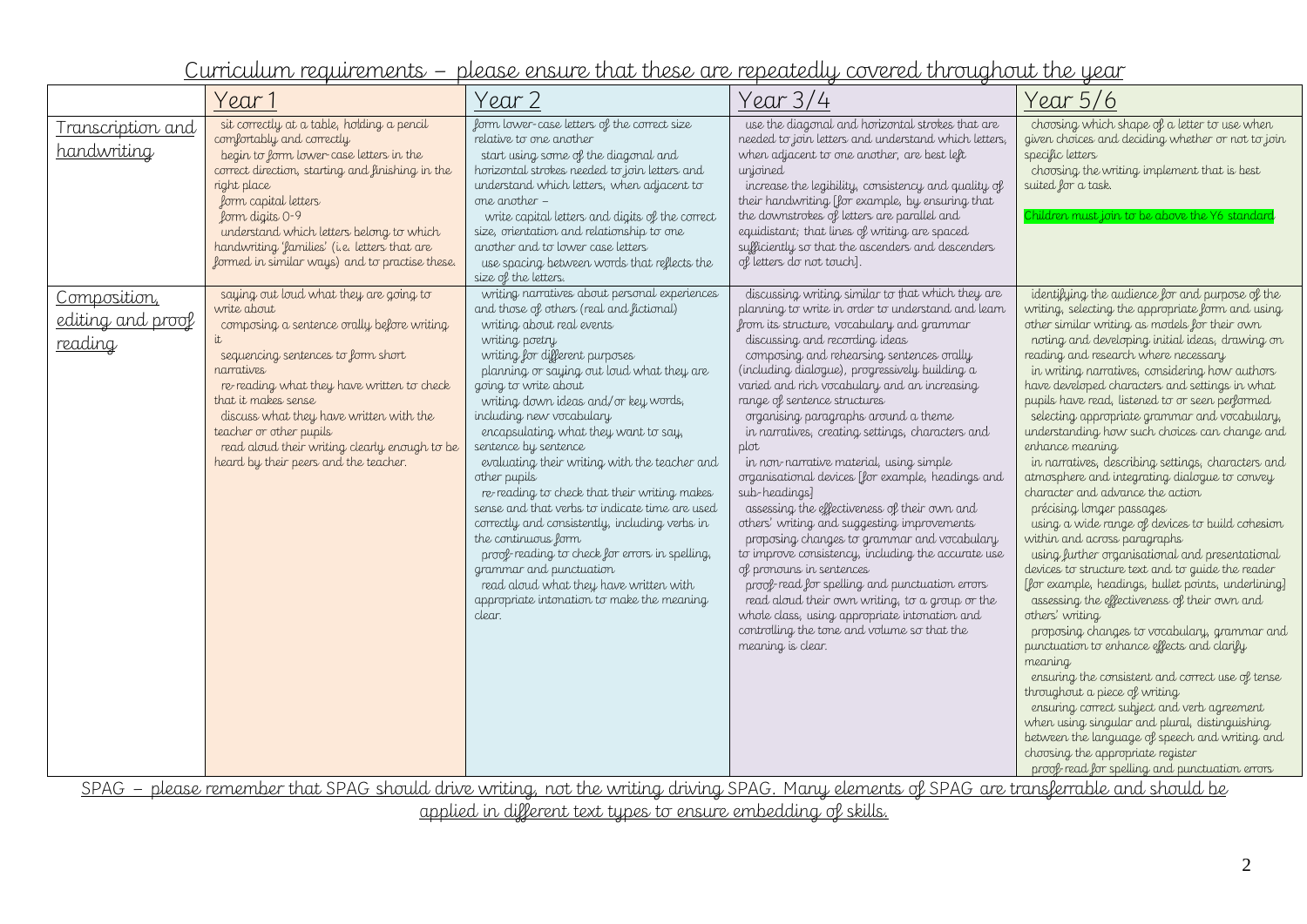# **Terminology**

- letter, capital letter
- word, singular, plural
- sentence
- punctuation, full stop, question mark, exclamation mark

| Statutory guidance |                                                                                                                                                                                                                                                               |         |                    |
|--------------------|---------------------------------------------------------------------------------------------------------------------------------------------------------------------------------------------------------------------------------------------------------------|---------|--------------------|
|                    | Year 1                                                                                                                                                                                                                                                        | Covered | Pupils not meeting |
| Word level         | Regular plural noun suffixes -s or -es [for example, dog,<br>dogs; wish, wishes], including the effects of these suffixes<br>on the meaning of the noun                                                                                                       |         |                    |
|                    | Suffixes that can be added to verbs where no change is<br>needed in the spelling of root words (e.g. helping, helped,<br>helper)                                                                                                                              |         |                    |
|                    | How the prefix un- changes the meaning of verbs and<br>adjectives [negation, for example, unkind, or undoing:<br>untie the boat]                                                                                                                              |         |                    |
| Sentence level     | How words can combine to make sentences                                                                                                                                                                                                                       |         |                    |
|                    | Joining words and joining clauses using and                                                                                                                                                                                                                   |         |                    |
|                    | I dentify adjectives                                                                                                                                                                                                                                          |         |                    |
|                    | Use adjectives to describe                                                                                                                                                                                                                                    |         |                    |
| Text level         | Sequencing sentences to form short narratives                                                                                                                                                                                                                 |         |                    |
| Punctuation        | Separation of words with spaces<br>Introduction to capital letters, full stops, question marks<br>and exclamation marks to demarcate sentences<br>Capital letters for names, places, days of the week, months<br>of the year and for the personal pronoun $I$ |         |                    |
|                    |                                                                                                                                                                                                                                                               |         |                    |

Text type suggestions for coverage and coverage guidance

- Narrative x 3 (character, setting, plot)
- Recount
- Instructions

Captions (in preparation for non chronological reports)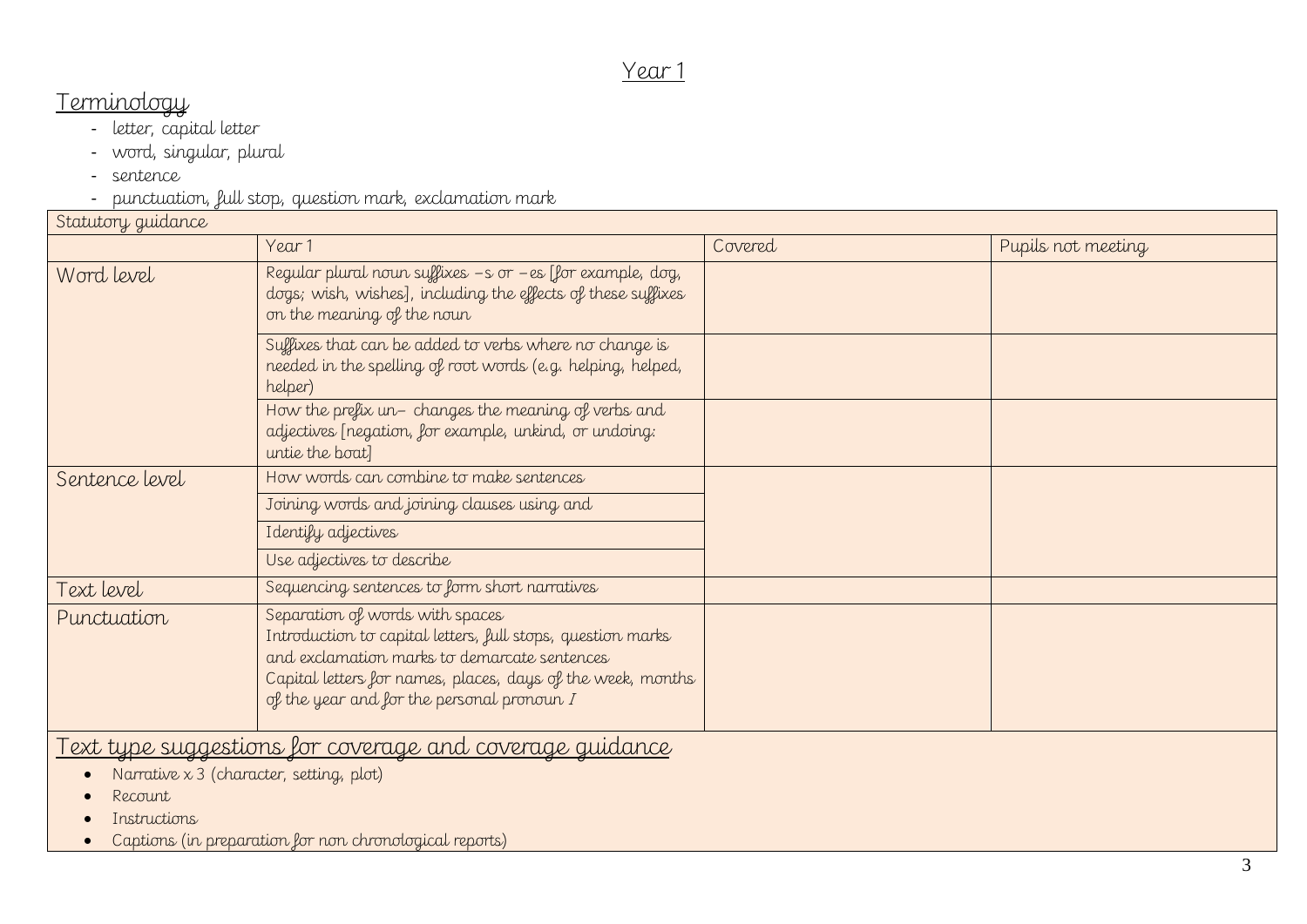| Poetry $-3 \times 1$ week |                                                                                        |
|---------------------------|----------------------------------------------------------------------------------------|
| Generic SPAG coverage     | Orally rehearse a sentence and commit It to memory                                     |
|                           | Recognise when a sentence makes sense.                                                 |
|                           | Write three or four meaningful simple sentences in sequence.                           |
| Narrative                 | Write using the past tense sequence of events                                          |
|                           | Use some traditional story language                                                    |
| Recount                   | Write simple sentences using past tense                                                |
|                           | Sequence events                                                                        |
|                           | Use simple time conjunctions e.g. first, then, next, finally.                          |
| Instructions              | Write simple instructions in chronological order                                       |
|                           | Write sentences that begin with simple time conjunctions followed by imperative verbs. |
| <u>Non</u> chronological  | Write captions using present tense                                                     |
| reports                   | Write labels for diagrams                                                              |
|                           |                                                                                        |
| Poetry                    | Invent impossible ideas, e.g. magical wishes                                           |
|                           | Observe details of first hand experiences using the senses and describe;               |
|                           | List words and phrases or use a repeating pattern or line                              |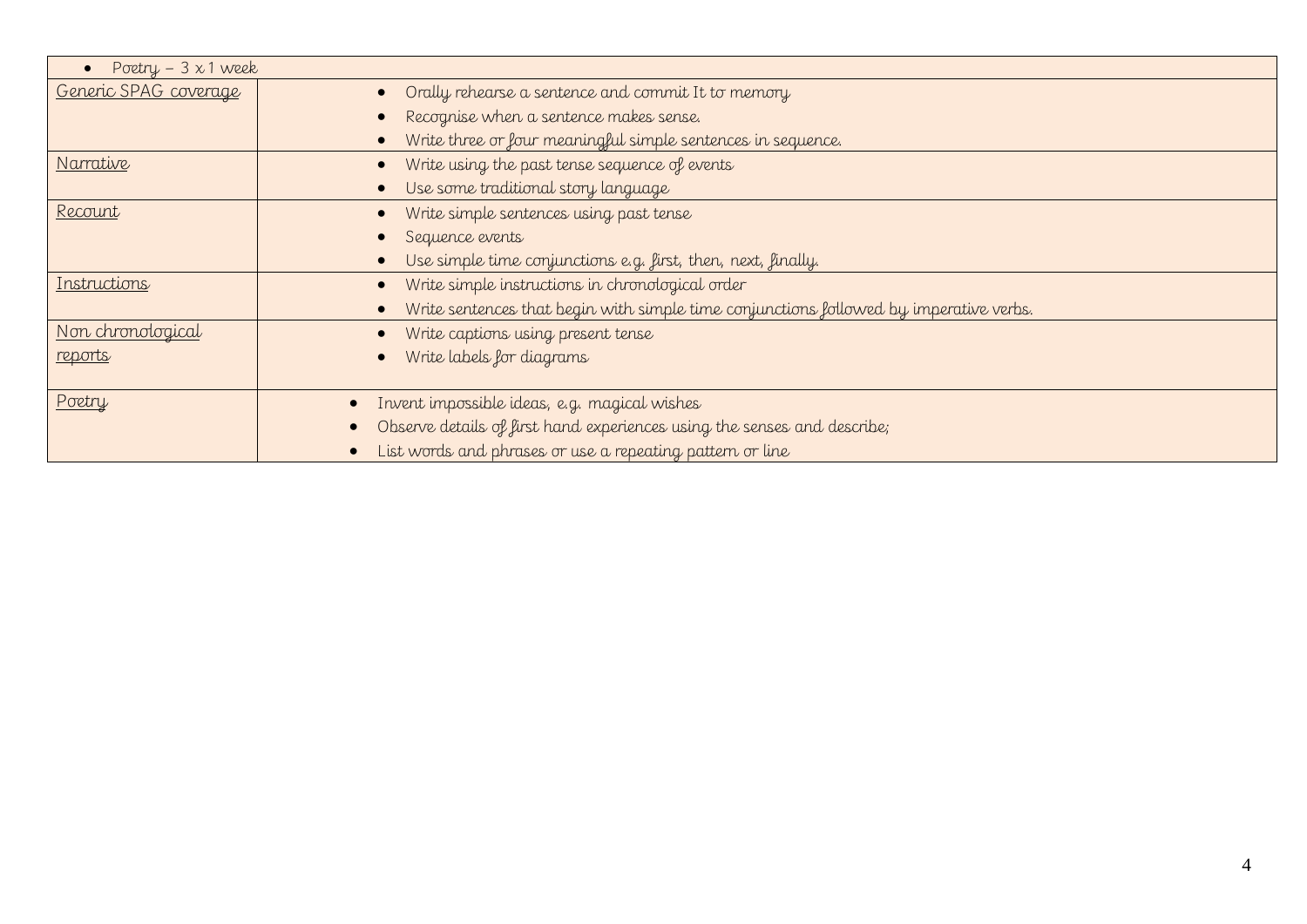# **Terminology**

- noun, noun phrase
- statement, question, exclamation, command
- compound, suffix
- adjective, adverb, verb
- tense (past, present)
- apostrophe, comma

#### Statutory guidance

| Summiy gummac  |                                                                                                                                                                                                                                                                                                                                                                                                       |         |                |
|----------------|-------------------------------------------------------------------------------------------------------------------------------------------------------------------------------------------------------------------------------------------------------------------------------------------------------------------------------------------------------------------------------------------------------|---------|----------------|
|                | Year 2                                                                                                                                                                                                                                                                                                                                                                                                | Covered | Pupils not met |
| Word level     | Formation of nouns using suffixes such as -ness, -er and<br>by compounding [for example, whiteboard, superman]                                                                                                                                                                                                                                                                                        |         |                |
|                | Formation of adjectives using suffixes such as $-\text{ful}, -\text{less}$                                                                                                                                                                                                                                                                                                                            |         |                |
|                | Use of the suffixes $-er$ , $-est$ in adjectives and the use of $-$<br>ly in Standard English to turn adjectives into adverbs                                                                                                                                                                                                                                                                         |         |                |
| Sentence level | Subordination (using when, if, that, because) and co-<br>ordination (using or, and, but)<br>Expanded noun phrases for description and specification<br>[for example, the blue butterfly, plain flour, the man in the<br>moon<br>How the grammatical patterns in a sentence indicate its<br>function as a statement, question, exclamation or<br>command<br>Use - ly adverbs in association with verbs |         |                |
| Text level     | Correct choice and consistent use of present tense and past<br>tense throughout writing<br>Use of the progressive form of verbs in the present and<br>past tense to mark actions in progress [for example, she is<br>drumming, he was shouting                                                                                                                                                        |         |                |
| Punctuation    | Use of capital letters, full stops, question marks and<br>exclamation marks to demarcate sentences<br>Commas to separate items in a list                                                                                                                                                                                                                                                              |         |                |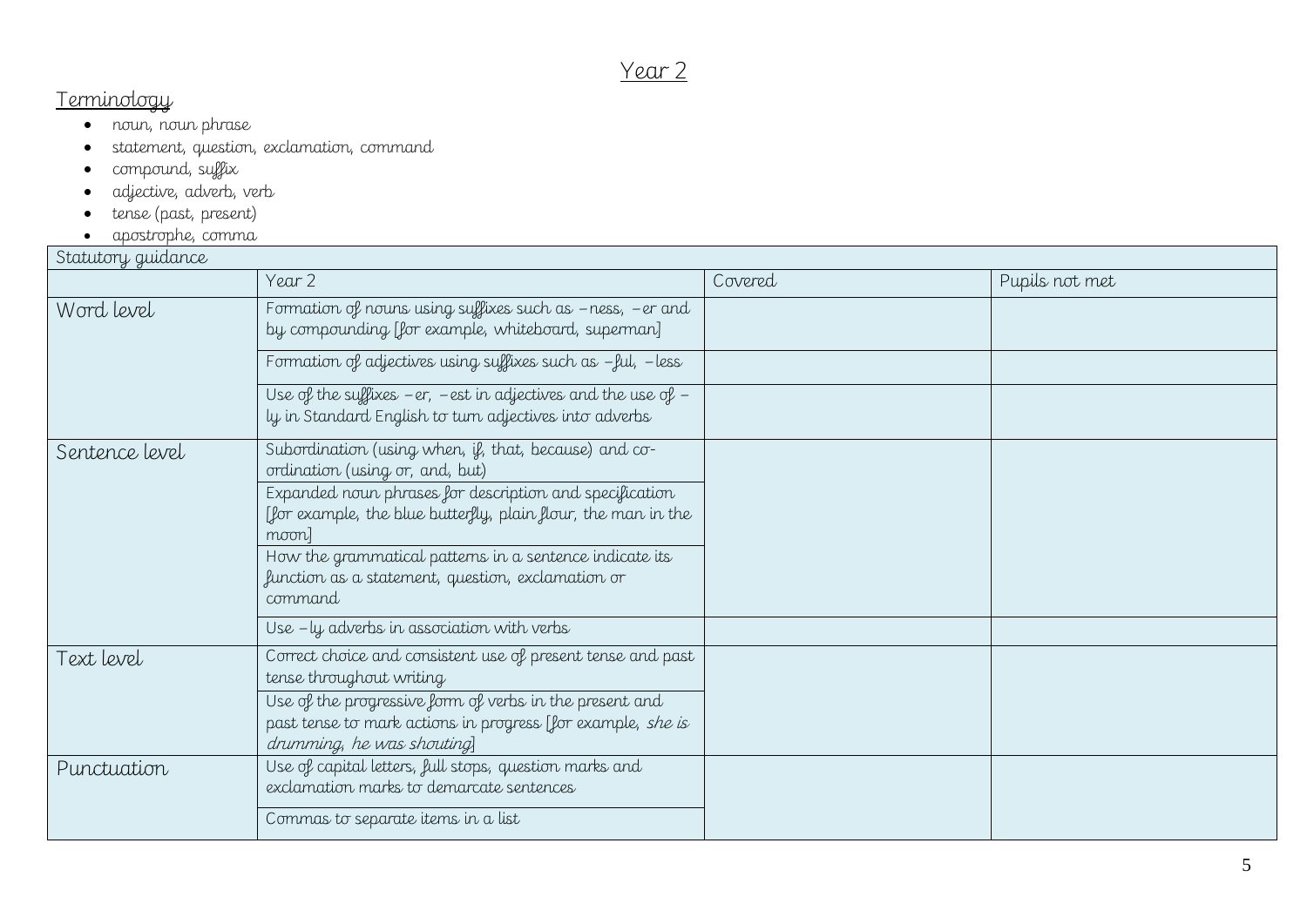|                                          | Apostrophes to mark where letters are missing in spelling<br>and to mark singular possession in nouns [for example, the<br>girl's name] |  |  |
|------------------------------------------|-----------------------------------------------------------------------------------------------------------------------------------------|--|--|
|                                          | ext type suggestions for coverage and coverage guidance                                                                                 |  |  |
|                                          |                                                                                                                                         |  |  |
| Narrative x 3 (character, setting, plot) |                                                                                                                                         |  |  |
| Recount                                  |                                                                                                                                         |  |  |
| Instructions                             |                                                                                                                                         |  |  |
| Non chronological report                 |                                                                                                                                         |  |  |
| Introduction to persuasion               |                                                                                                                                         |  |  |
| Poetry 3 x 1 week                        |                                                                                                                                         |  |  |
| Generic sentence and text                | Write between 12 and 20 sentences in sequence.<br>$\bullet$                                                                             |  |  |
| level entitlement                        | Always plan and write with a beginning, middle and end.<br>$\bullet$                                                                    |  |  |
|                                          | Write using a variety of simple and compound sentences, joined with simple conjunctions e.g. and, then, but, or                         |  |  |
|                                          | Write questions beginning with who, what, where, when, how, has<br>$\bullet$                                                            |  |  |
|                                          | Improve a noun phrase by adding one or more adjective and / or replacing / strengthening the noun with an alternative noun<br>$\bullet$ |  |  |
|                                          | Select and use alternative verbs<br>$\bullet$<br>Write with a beginning, middle and end.                                                |  |  |
| Narrative                                | $\bullet$<br>Use some simple time conjunctions.<br>$\bullet$                                                                            |  |  |
|                                          | Hint at characterisation by using ly adverbs and alternative verbs.<br>$\bullet$                                                        |  |  |
|                                          | Describe setting using simple noun phrases.<br>$\bullet$                                                                                |  |  |
|                                          | Use simple similes.<br>$\bullet$                                                                                                        |  |  |
| Recount                                  | Write an introductory sentence<br>$\bullet$                                                                                             |  |  |
|                                          | Include where, when, what and who detail when planning and writing<br>$\bullet$                                                         |  |  |
|                                          | Use consistent past tense                                                                                                               |  |  |
|                                          | Write a final sentence as an opinion or reflection<br>$\bullet$                                                                         |  |  |
|                                          | Use time conjunctions e.g. after that, soon, later throughout the text.<br>$\bullet$<br>Write a title (How to)<br>$\bullet$             |  |  |
| Instructions                             | Write a section headed you will need.<br>$\bullet$                                                                                      |  |  |
|                                          | Number and/or bullet point instructions                                                                                                 |  |  |
|                                          | Occasionally use ly adverb to explain how, where it helps the reader<br>$\bullet$                                                       |  |  |
| Non chronological reports                | Organise information into subheadings<br>$\bullet$                                                                                      |  |  |
|                                          | Use consistent present tense sentences<br>$\bullet$                                                                                     |  |  |
|                                          | Improve noun phrases using alternative nouns and improve verbs (technical vocabulary)<br>$\bullet$                                      |  |  |
| Persuasion                               | Write simple catchphrases and questions (poster/leaflet context)<br>$\bullet$                                                           |  |  |
| Poetry                                   | Experiment with alliteration to create humorous and surprising combinations.<br>$\bullet$                                               |  |  |
|                                          | Make adventurous word choices to describe closely observed experiences.                                                                 |  |  |
|                                          | Create a pattern or shape on the page; use simple repeating phrases or lines as models                                                  |  |  |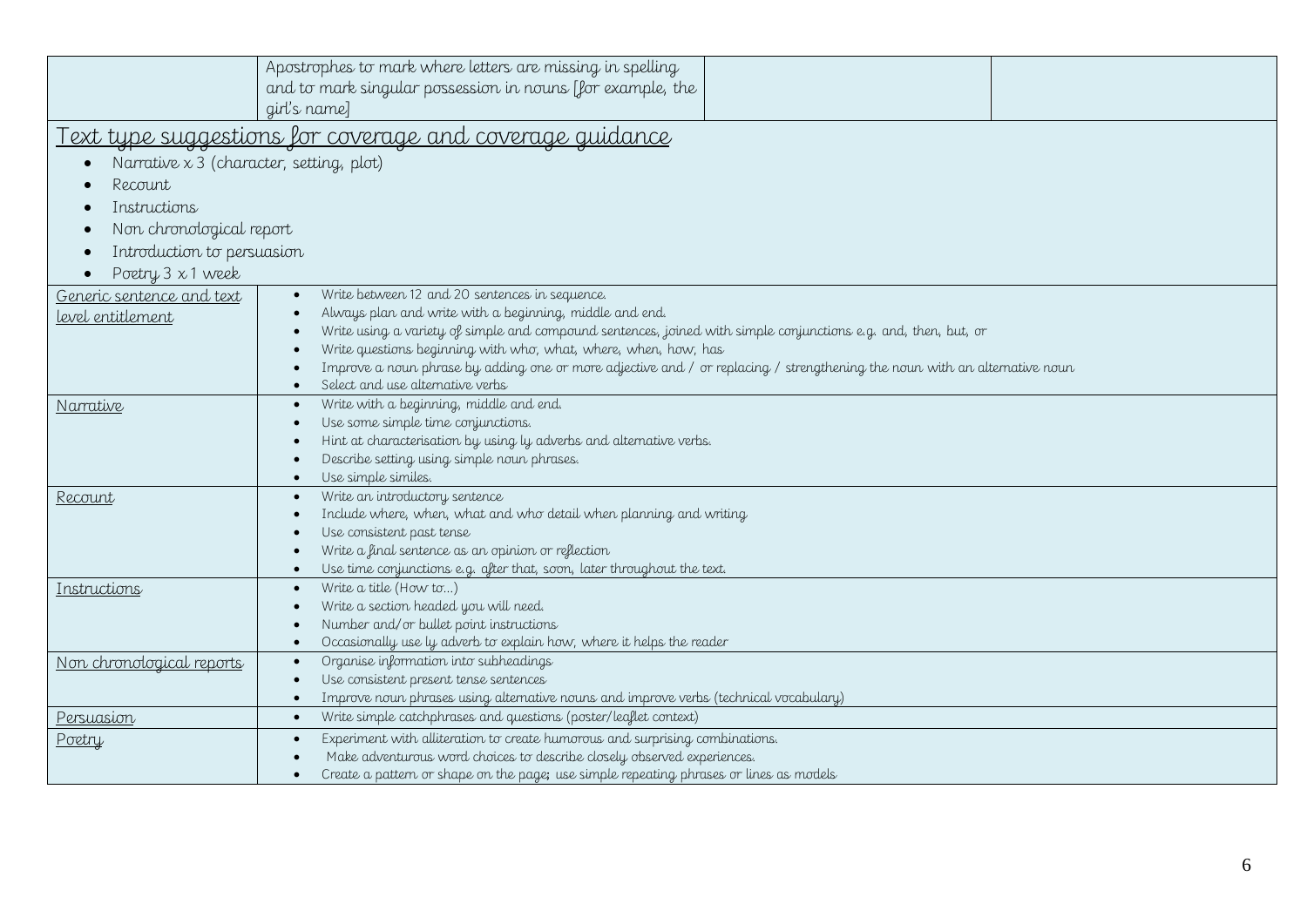# **Terminology**

- preposition, conjunction
- word family, prefix
- clause, subordinate clause
- direct speech
- consonant, consonant letter vowel, vowel letter
- inverted commas (or 'speech marks')

#### $S$ tatutory quidance

| Summiy gummac  |                                                                                                                                                                                                                                                                           |         |                |
|----------------|---------------------------------------------------------------------------------------------------------------------------------------------------------------------------------------------------------------------------------------------------------------------------|---------|----------------|
|                | Year 3                                                                                                                                                                                                                                                                    | Covered | Pupils not met |
| Word level     | Formation of nouns using a range of prefixes [for example<br>super-, anti-, auto-]                                                                                                                                                                                        |         |                |
|                | Use of the forms a or an according to whether the next<br>word begins with a consonant or a vowel [for example, a<br>rock, an open box]                                                                                                                                   |         |                |
|                | Word families based on common words, showing how<br>words are related in form and meaning [for example,<br>solve, solution, solver, dissolve, insoluble]                                                                                                                  |         |                |
| Sentence level | Expressing time, place and cause using conjunctions [for<br>example, when, before, after, while, so, because], adverbs<br>[for example, then, next, soon, therefore], or prepositions<br>[for example, before, after, during, in, because of                              |         |                |
| Text level     | Introduction to paragraphs as a way to group related<br>material<br>Headings and sub-headings to aid presentation<br>Use of the present perfect form of verbs instead of the<br>simple past [for example, He has gone out to play<br>contrasted with He went out to play. |         |                |
| Punctuation    | Introduction to inverted commas to punctuate direct speech                                                                                                                                                                                                                |         |                |
|                | Use a comma appropriately to demarcate subordinate<br>clauses and clause chunks.                                                                                                                                                                                          |         |                |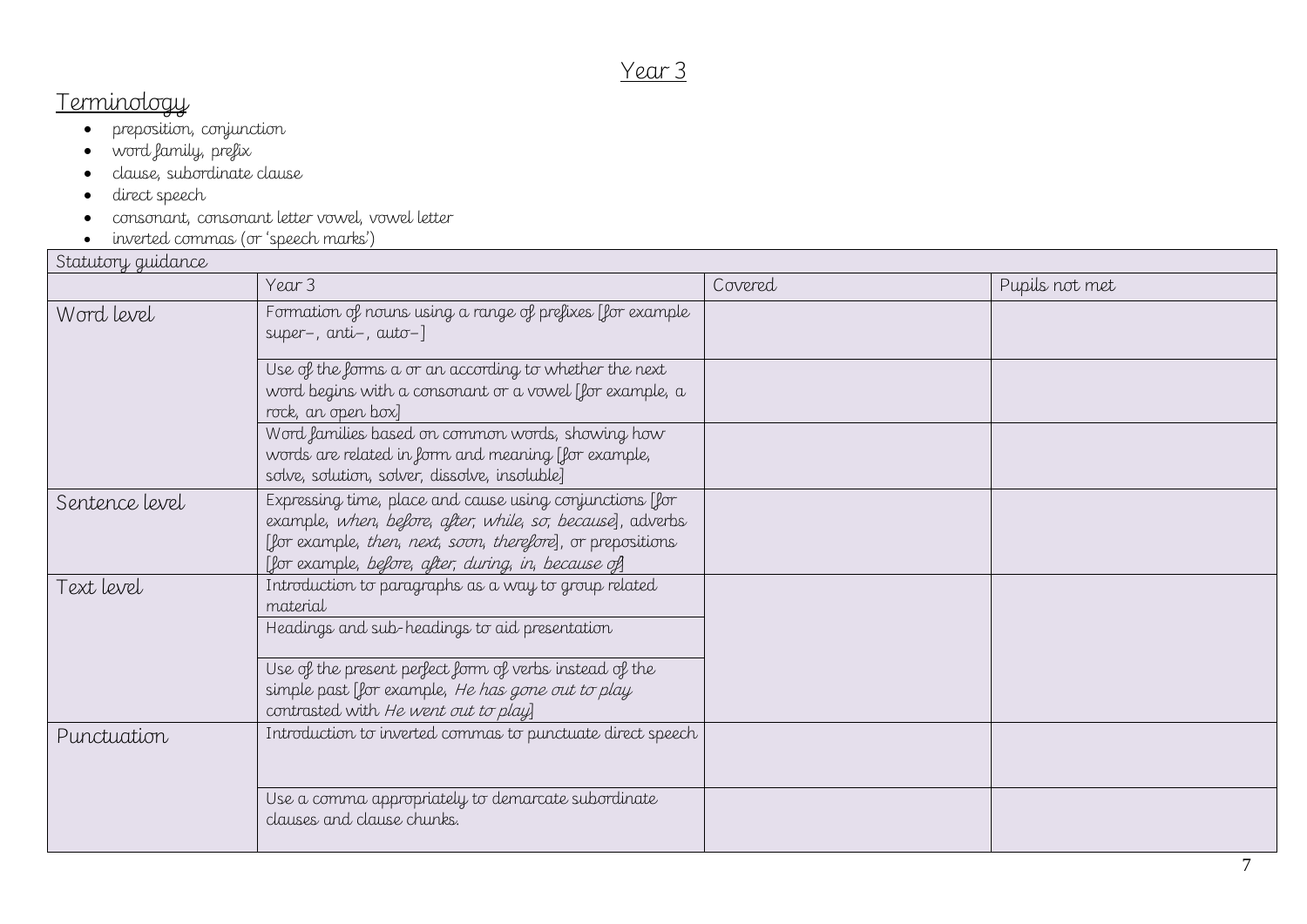Text type suggestions for coverage and coverage guidance

Narrative x 3 (character, setting, plot)

- Recount
- Instructions
- Non chronological report
- **•** Persuasion

| Poetry 3 x 1 week<br>$\bullet$ |                                                                                                                                                            |
|--------------------------------|------------------------------------------------------------------------------------------------------------------------------------------------------------|
| Generic sentence and text      | Organise writing into at least 3 paragraphs (beginning/introduction, middle, end/.summary/conclusion)<br>$\bullet$                                         |
| level entitlement              | Use a comma separated list in a sentence                                                                                                                   |
|                                | Include in their writing sentences using subordinating conjunctions because, of, when using a comma appropriately to demarcate the clause (recognising the |
|                                | clause chunks)                                                                                                                                             |
|                                | Include when, where, how adverbs and adverbial phrases                                                                                                     |
|                                | Include degrees or intensity with ly adverbs - very, fairly, really                                                                                        |
|                                | Select alternative and more effective verbs                                                                                                                |
|                                | Extend a noun phrase by adding a prepositional phrase - at, over, by, with, to, behind, under, near, without                                               |
|                                | Write using consistency of tense and person                                                                                                                |
| Narrative                      | Plan and write using consistent past tense<br>$\bullet$                                                                                                    |
|                                | Write using three paragraphs: opening, problem and solution.                                                                                               |
|                                | Describe settings using noun phrases, similes, alliteration, and onomatopoeia.                                                                             |
|                                | Develop characterisation using noun phrases, adverbs, alternative verbs.                                                                                   |
|                                | Use alternatives to said and / or ly adverbs to hint at character.                                                                                         |
|                                | Use limited direct speech to move the story on or help characterisation                                                                                    |
|                                | Use speech marks around spoken words                                                                                                                       |
| Recount                        | Include a few personal reflective statements in their writing.<br>$\bullet$                                                                                |
|                                | Write a summary using one or two sentences<br>$\bullet$                                                                                                    |
|                                | Use time conjunctions (adverbials) e.g. once we arrived, meanwhile, whilst, sometime later, as soon as.<br>$\bullet$                                       |
| Instructions                   | Write a closing statement<br>$\bullet$                                                                                                                     |
|                                | Use concurrent conjunctions e.g. meanwhile, while                                                                                                          |
|                                | Write a sentence beginning with when as a closing statement (complex sentence)                                                                             |
|                                | Include a comma separated list in a sentence                                                                                                               |
| Non chronological reports      | Write in four or more paragraphs, perhaps using subheadings where appropriate                                                                              |
|                                | Write an opening paragraph as an introduction to orient the reader to the content                                                                          |
|                                | Write a summary paragraph of one or two sentences                                                                                                          |
|                                | Engage the reader with a question $-$ e.g. did you know?                                                                                                   |
|                                | Turn a statement into a question                                                                                                                           |
|                                | Use a range of layout devices e.g. glossary, maps, diagrams, flow charts, captions, fact boxes.                                                            |
| Persuasion                     | Plan and write using at least three paragraphs - introduction (appeal to reader), main argument/s, summary (reiteration)<br>$\bullet$                      |
|                                | Write rhetorical questions                                                                                                                                 |
|                                | Use facts to support an argument                                                                                                                           |
|                                | Appeal to the reader using you                                                                                                                             |
|                                | Write using emotive language (effective verbs and ly adverbs)                                                                                              |
|                                | Reason using conditionals $-$ if, when (complex sentences)                                                                                                 |
|                                | Write using conjunctions although, but                                                                                                                     |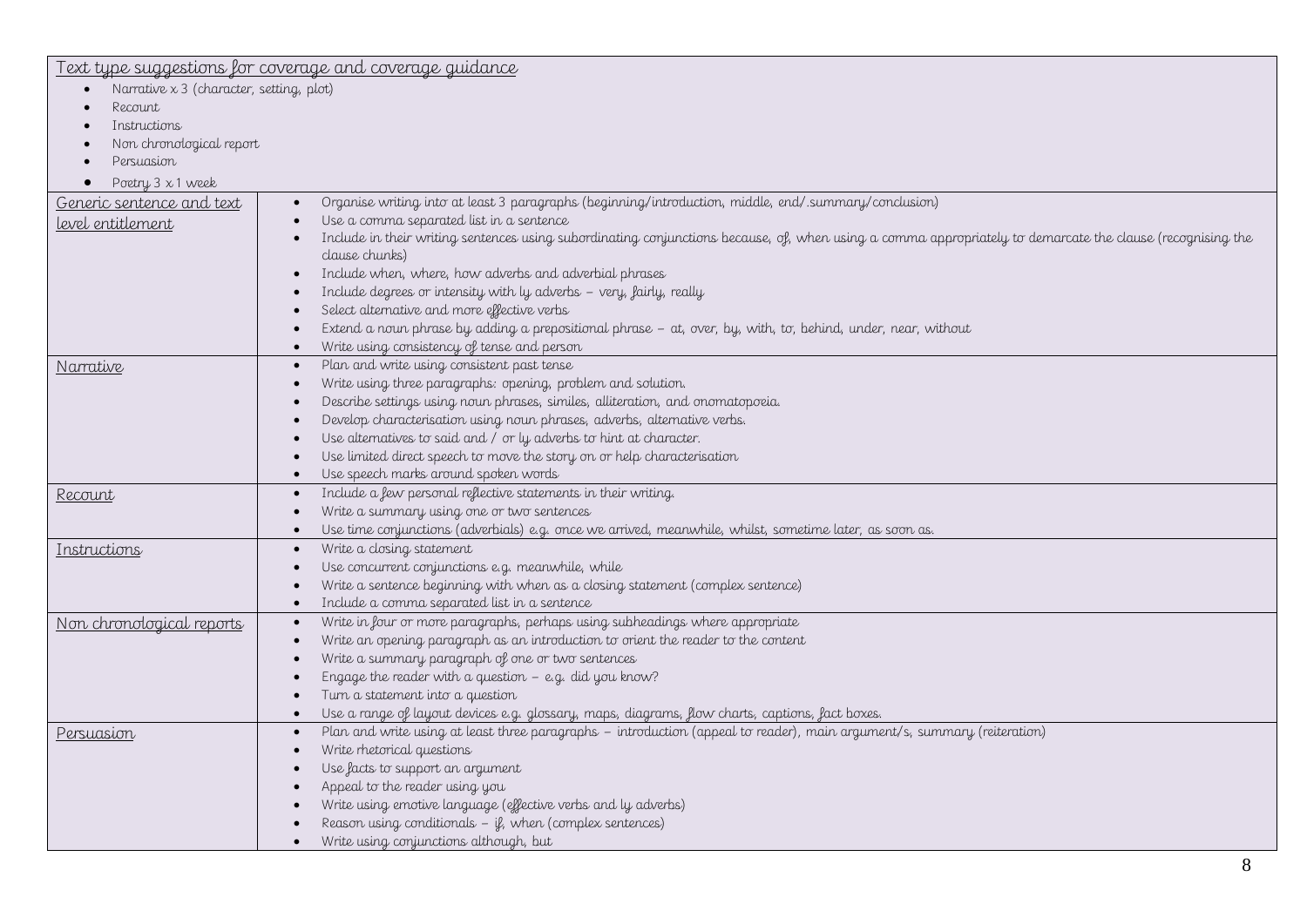|        | Exaggeration – superlatives and comparatives                                                                                                                       |
|--------|--------------------------------------------------------------------------------------------------------------------------------------------------------------------|
|        | Use appropriate conjunctions for text cohesion. Addition – also, furthermore, moreover. Reinforcing – besides, after all, anyway. Listing – first of all, finally. |
| Poetry | Invent new similes and experiment with word play.                                                                                                                  |
|        | Use powerful nouns, adjectives and verbs; experiment with alliteration.                                                                                            |
|        | Write free verse; borrow or create a repeating pattern.                                                                                                            |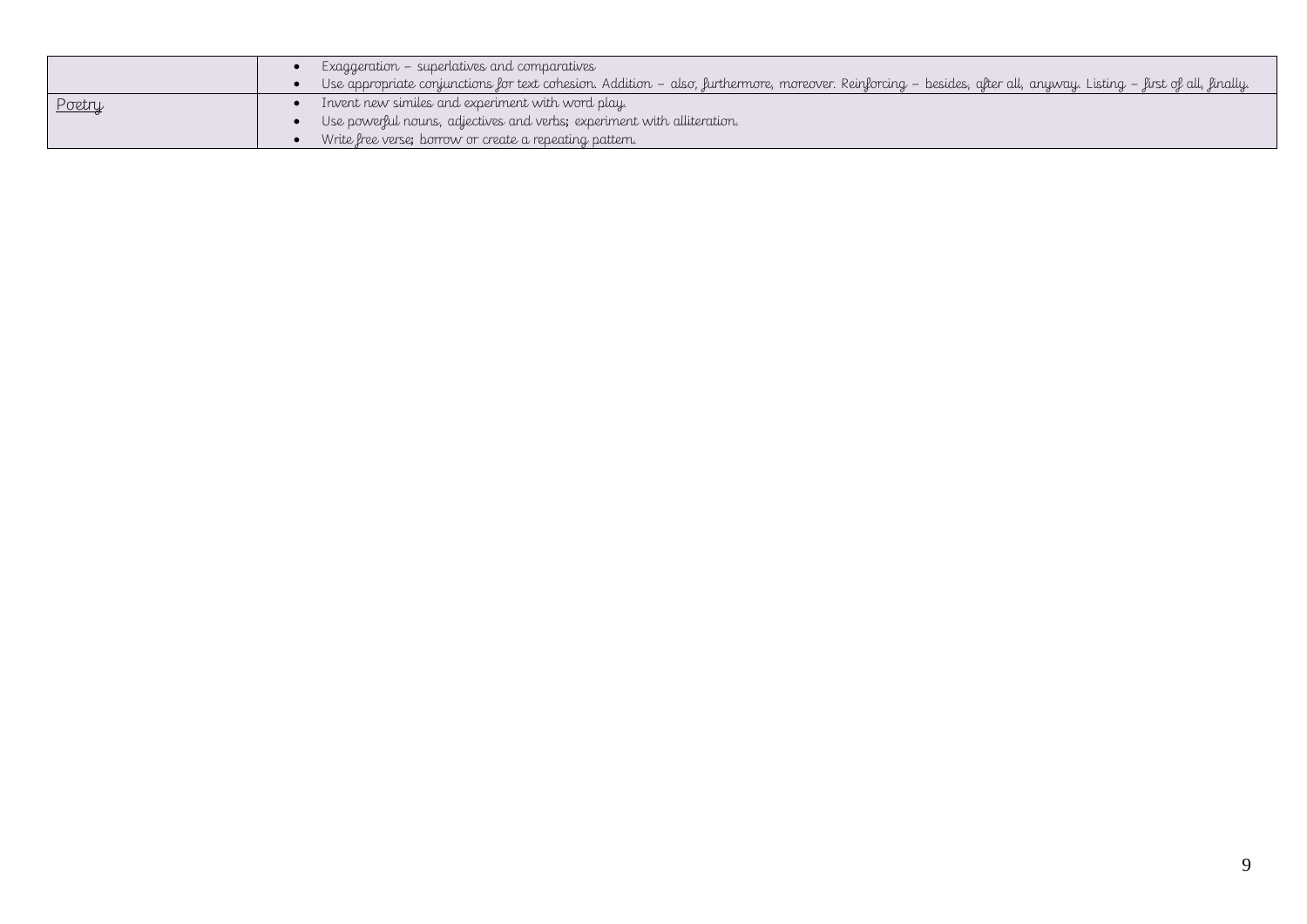# Terminology

- determiner
- pronoun, possessive pronoun
- adverbial

| Statutory guidance |                                                                                                                                                                                                               |         |                |
|--------------------|---------------------------------------------------------------------------------------------------------------------------------------------------------------------------------------------------------------|---------|----------------|
|                    | Year 4                                                                                                                                                                                                        | Covered | Pupils not met |
| Word level         | The grammatical difference between plural and possessive<br>$-S$                                                                                                                                              |         |                |
|                    | Standard English forms for verb inflections instead of local<br>spoken forms [for example, we were instead of we was, or<br>I did instead of I done]                                                          |         |                |
| Sentence level     | Noun phrases expanded by the addition of modifying<br>adjectives, nouns and preposition phrases (e.g. the teacher<br>expanded to: the strict maths teacher with curly hair)                                   |         |                |
|                    | Fronted adverbials [for example, Later that day, I heard<br>the bad news.]                                                                                                                                    |         |                |
| Text level         | Use of paragraphs to organise ideas around a theme                                                                                                                                                            |         |                |
|                    | Appropriate choice of pronoun or noun within and across<br>sentences to aid cohesion and avoid repetition                                                                                                     |         |                |
| Punctuation        | Use of inverted commas and other punctuation to indicate<br>direct speech [for example, a comma after the reporting<br>clause; end punctuation within inverted commas: The<br>conductor shouted, "Sit down!"] |         |                |
|                    | Apostrophes to mark plural possession [for example, the<br>girl's name, the girls' names]                                                                                                                     |         |                |
|                    | Use of commas after fronted adverbials                                                                                                                                                                        |         |                |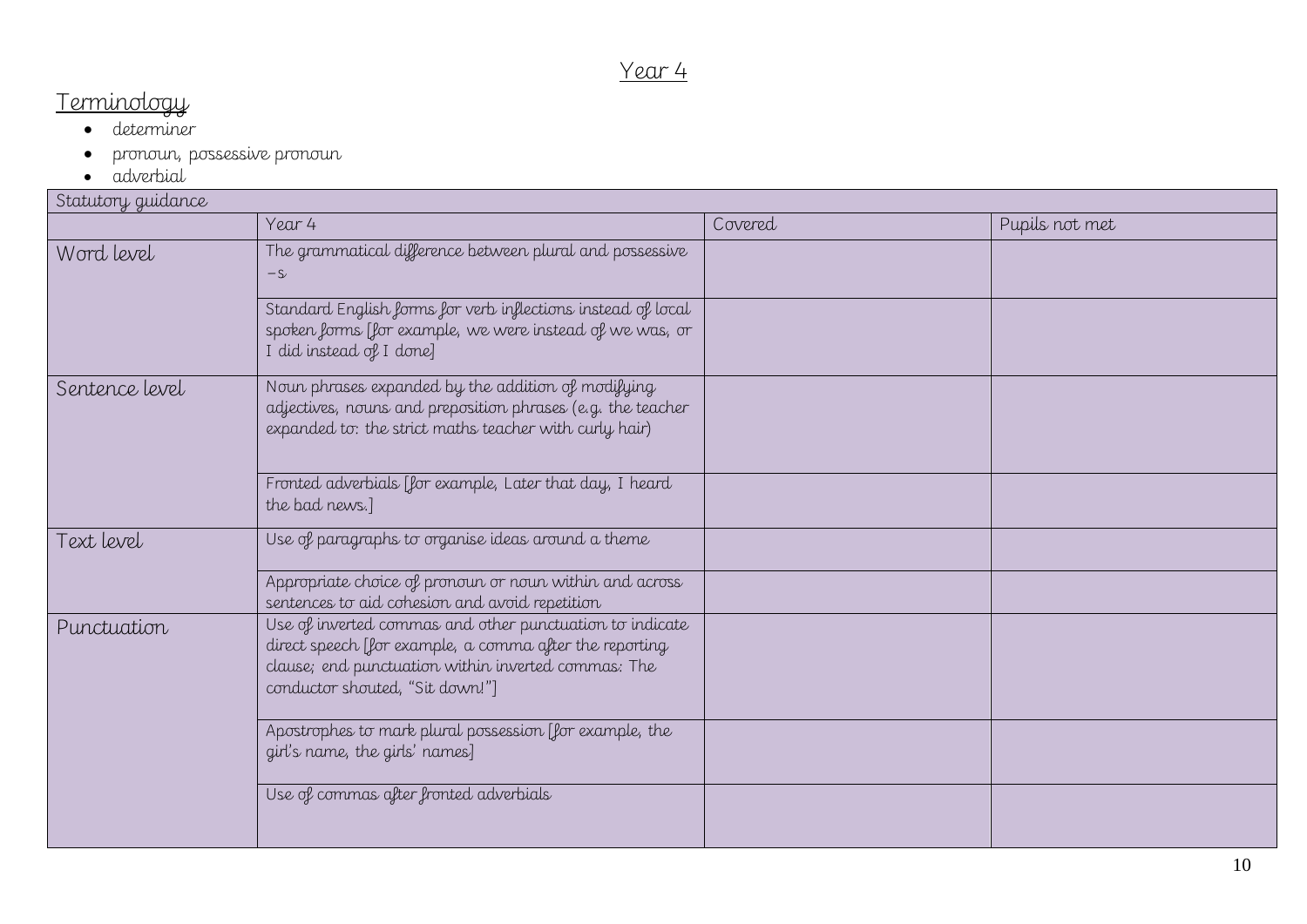|                                            | <u> Text type suggestions for coverage and coverage guidance</u>                                                                                                   |
|--------------------------------------------|--------------------------------------------------------------------------------------------------------------------------------------------------------------------|
| Narrative $x$ 3 (character, setting, plot) |                                                                                                                                                                    |
| Recount                                    |                                                                                                                                                                    |
| Non chronological report                   |                                                                                                                                                                    |
| Persuasion                                 |                                                                                                                                                                    |
| Explanation                                |                                                                                                                                                                    |
|                                            |                                                                                                                                                                    |
| Poetry 3 x 1 week                          | Organise writing into 3/4 paragraphs                                                                                                                               |
| Generic sentence and text                  | Use the following range of conjunctions $-$ if, so, that, while. Since, though, although, when, because                                                            |
| level entitlement                          | Include how, when, where adverbs / adverbial phrases in a variety of positions within a sentence.                                                                  |
|                                            | Use a variety of simple, compound and complex sentences, experimenting with clause order and effect.                                                               |
|                                            | Use superlatives and comparatives                                                                                                                                  |
|                                            | Use an appropriate balance of nouns to pronouns - avoid ambiguity                                                                                                  |
|                                            | Use apostrophe to mark possession                                                                                                                                  |
| Narrative                                  | Write using four paragraphs - opening and build up, problem, resolution, ending linked to beginning.                                                               |
|                                            | Speech - separate dialogue from narrative by use of a comma, exclamation mark, question mark.                                                                      |
| Recount                                    | Refine<br>$\bullet$                                                                                                                                                |
|                                            |                                                                                                                                                                    |
| <u>Non</u> chronological reports           | Refine<br>$\bullet$                                                                                                                                                |
|                                            |                                                                                                                                                                    |
| Persuasion                                 | Plan and write using three paragraphs: opening general statement to orient the reader, the process - logical steps, and summary.                                   |
|                                            | Write using simple present tense.                                                                                                                                  |
|                                            | Use increasingly precise technical vocabulary - improve noun phrases using alternative nouns and improve verbs.                                                    |
|                                            | Write cause and effect sentences using when, if and because.                                                                                                       |
|                                            | Use present tense                                                                                                                                                  |
|                                            | Appeal to the reader using you.                                                                                                                                    |
|                                            | Use a range of time conjunctions indicating result - therefore, consequently, as a result, thanks to this, because of this.                                        |
| Explanation                                | Plan and write using three paragraphs: opening general statement to orient the reader, the process-logical steps, and summary.<br>Write using simple present tense |
|                                            | Use increasingly precise technical vocabulary - improve noun phrases using alternative nouns and improve verbs.                                                    |
|                                            | Write cause and effect sentences using when, if and because                                                                                                        |
|                                            | Use present tense                                                                                                                                                  |
|                                            | Appeal to the reader using you                                                                                                                                     |
|                                            | Use a range of time conjunctions indicating result - therefore, consequently, as a result, thanks to this, because of this.                                        |
| Poetry                                     | Use language playfully to exaggerate or pretend.                                                                                                                   |
|                                            | Use similes to build images and identify clichés in own writing.                                                                                                   |
|                                            | Write free verse; use a repeating pattern; experiment with simple forms                                                                                            |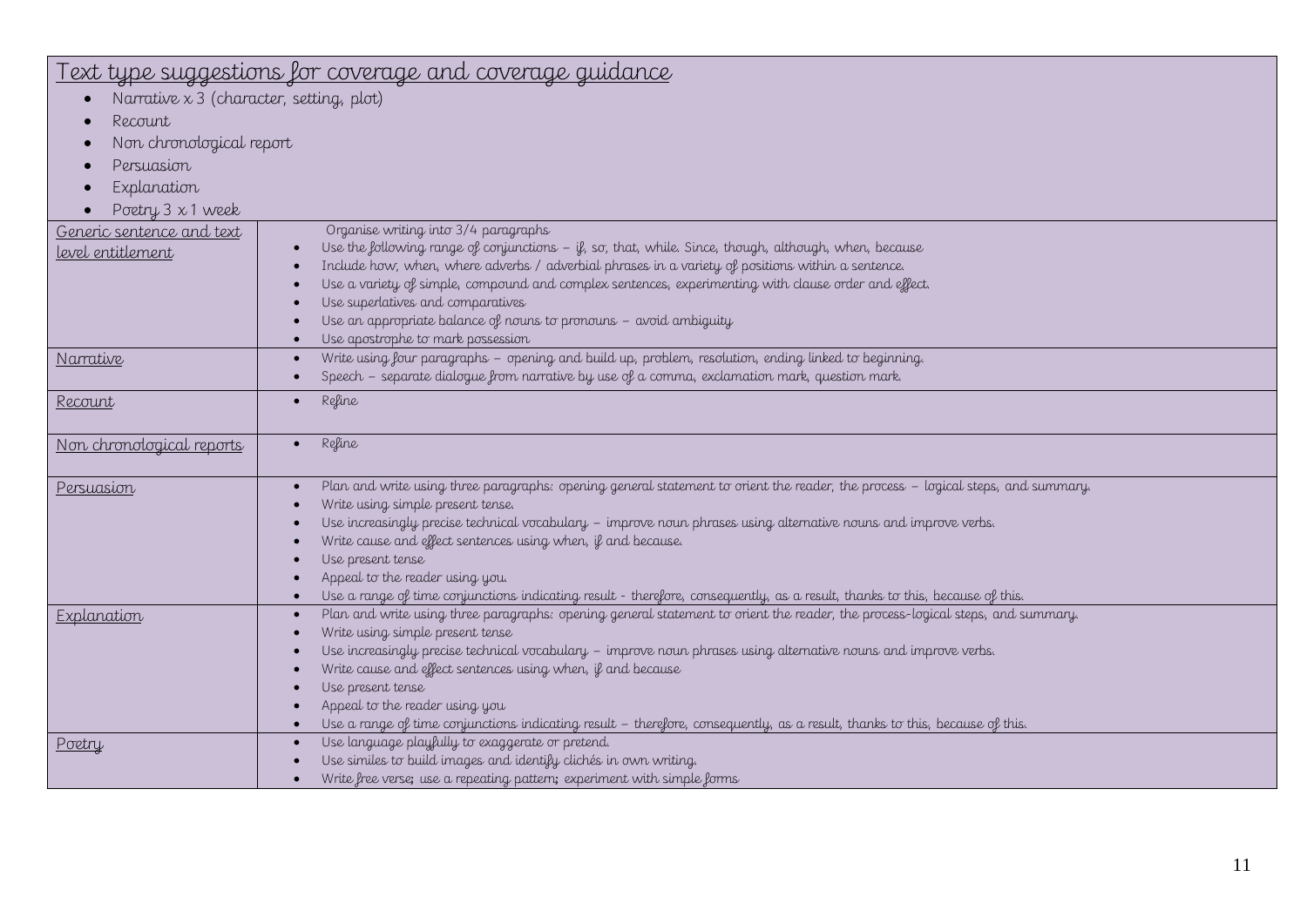# **Terminology**

- modal verb, relative pronoun
- relative clause
- parenthesis, bracket, dash
- cohesion, ambiguity

| Statutory guidance |                                                                                                                                                                                                               |         |                |
|--------------------|---------------------------------------------------------------------------------------------------------------------------------------------------------------------------------------------------------------|---------|----------------|
|                    | Year 5                                                                                                                                                                                                        | Covered | Pupils not met |
| Word level         | Converting nouns or adjectives into verbs using suffixes [for<br>$example, -ate; -ise; -i\mu].$                                                                                                               |         |                |
|                    | Verb prefixes [for example, dis-, de-, mis-, over- and<br>$re-$                                                                                                                                               |         |                |
| Sentence level     | Relative clauses beginning with who, which, where, when,<br>whose, that, or an omitted relative pronoun                                                                                                       |         |                |
|                    | Indicating degrees of possibility using adverbs [for<br>example, perhaps, surely] or modal verbs [for example,<br>might, should, will, must                                                                   |         |                |
| Text level         | Devices to build cohesion within a paragraph [for example,<br>then, after that, this, firstly                                                                                                                 |         |                |
|                    | Linking ideas across paragraphs using adverbials of time<br>[for example, later], place [for example, nearby] and<br>number [for example, secondly] or tense choices [for<br>example, he had seen her before] |         |                |
| Punctuation        | Brackets, dashes or commas to indicate parenthesis                                                                                                                                                            |         |                |
|                    | Use of commas to clarify meaning or avoid ambiguity                                                                                                                                                           |         |                |

Text type suggestions for coverage and coverage guidance

- Narrative  $x$  3 (character, setting, plot)
- Recount
- Non chronological report
- · Persuasion
- Explanation
- · Discussion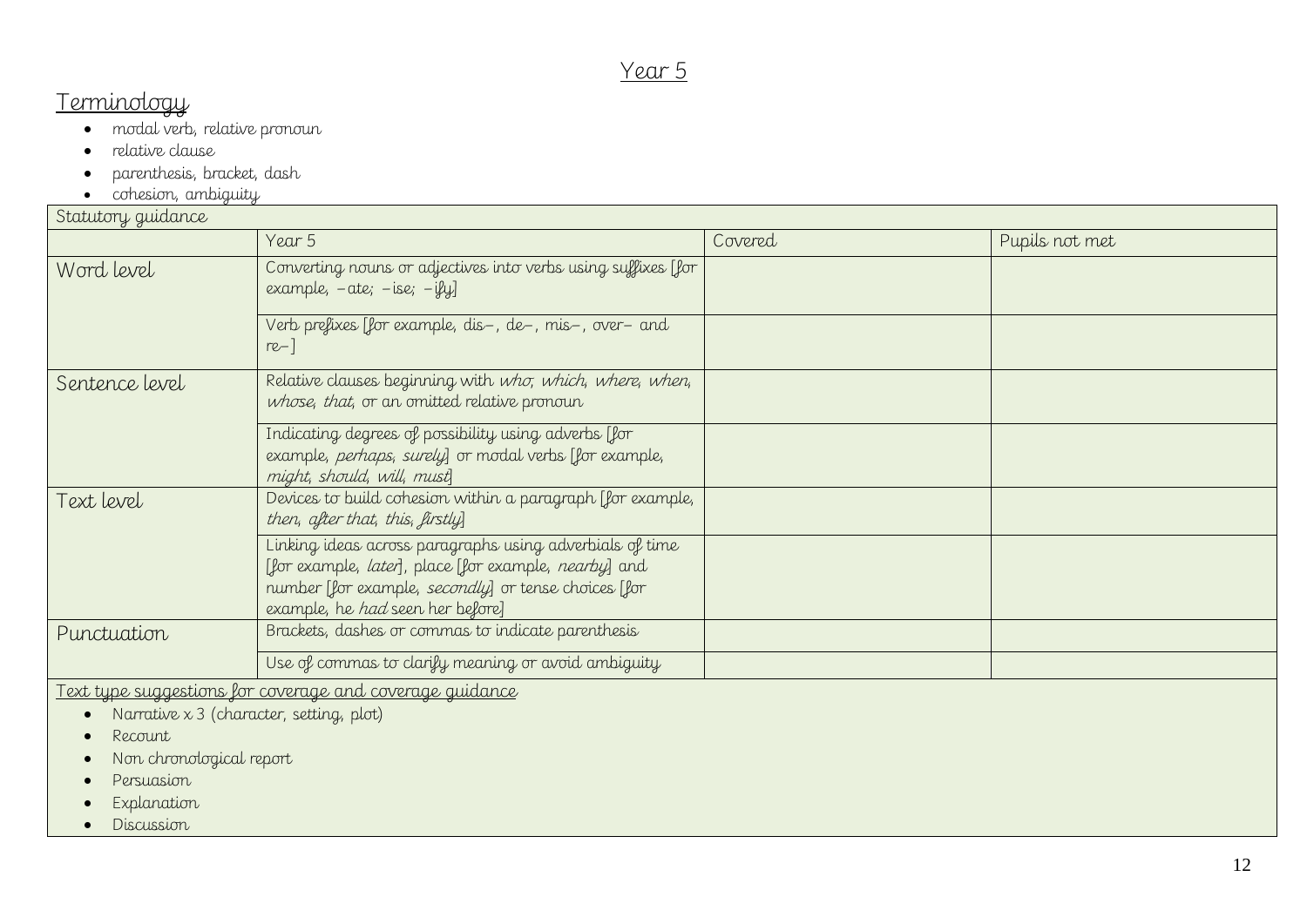| Poetry 3 x 1 week<br>$\bullet$                        |                                                                                                                                                                                                                                                                                                                                                                                                                                                                                                                                                                                                                                                                                                   |
|-------------------------------------------------------|---------------------------------------------------------------------------------------------------------------------------------------------------------------------------------------------------------------------------------------------------------------------------------------------------------------------------------------------------------------------------------------------------------------------------------------------------------------------------------------------------------------------------------------------------------------------------------------------------------------------------------------------------------------------------------------------------|
| Generic sentence and text<br><u>level entitlement</u> | Make complex sentences using after, as, as if, as long as, as though, before, if, in case, once, since, than, that, until, unless, when, whenever, where, wherever,<br>whereas, while, providing, so long as<br>Use a variety of longer and shorter sentences<br>Select adverbs for degree of intensity                                                                                                                                                                                                                                                                                                                                                                                           |
| Narrative                                             | Write using live paragraphs: opening, build up, problem, resolution, ending tied to opening.<br>$\bullet$<br>Develop settings using personification and metaphor<br>Use a range of grammatical devices drawn from the generic sentence level outcomes to create mood and atmosphere<br>Accurate speech punctuation<br>Develop characterisation using what the character said and how it was said.                                                                                                                                                                                                                                                                                                 |
| Recount                                               | Plan and write using five paragraphs: introductory paragraph, three main paragraphs to organise events and a final reflective summary paragraph<br>$\bullet$<br>Use reported speech<br>$\bullet$                                                                                                                                                                                                                                                                                                                                                                                                                                                                                                  |
| Non chronological reports                             | As lower KS2, drawing on generic sentence level work to improve sophistication.<br>Move from the general to the specific within the opening of each paragraph. General sentence followed by sentences to expand on subject matter                                                                                                                                                                                                                                                                                                                                                                                                                                                                 |
| Persuasion                                            | Plan and write using a five paragraph structure<br>Move from the general to the specific within the opening of each paragraph with sentences to expand the idea.                                                                                                                                                                                                                                                                                                                                                                                                                                                                                                                                  |
| Explanation                                           | Refine.<br>$\bullet$<br>Extend HA children using passive voice.                                                                                                                                                                                                                                                                                                                                                                                                                                                                                                                                                                                                                                   |
| <u>Discussion</u>                                     | Plan and write using 5 paragraphs - introduction (one or two sentences to briefly state two points of viewe.g. some people), each main paragraph stating<br>$\bullet$<br>arguments for and against, summary - possibly with a recommendation.<br>Reason using conditionals: if, when (complex sentences)<br>Use appropriate conjunctions for text cohesion. Opposition - although, however, nevertheless, on the other hand, but, instead, in contrast, looking at it another<br>way. Logical - this shows, however, because.<br>Use facts to support each side of the argument.<br>Move from the general to the specific within the opening of each paragraph with sentences to expand the idea. |
| Poetry                                                | Invent nonsense words and situations and experiment with unexpected word combinations.<br>$\bullet$<br>Use carefully observed details and apt images to bring subject matter alive; avoid cliché in own writing.<br>Write free verse; use or invent repeating patterns; attempt different forms, including.                                                                                                                                                                                                                                                                                                                                                                                       |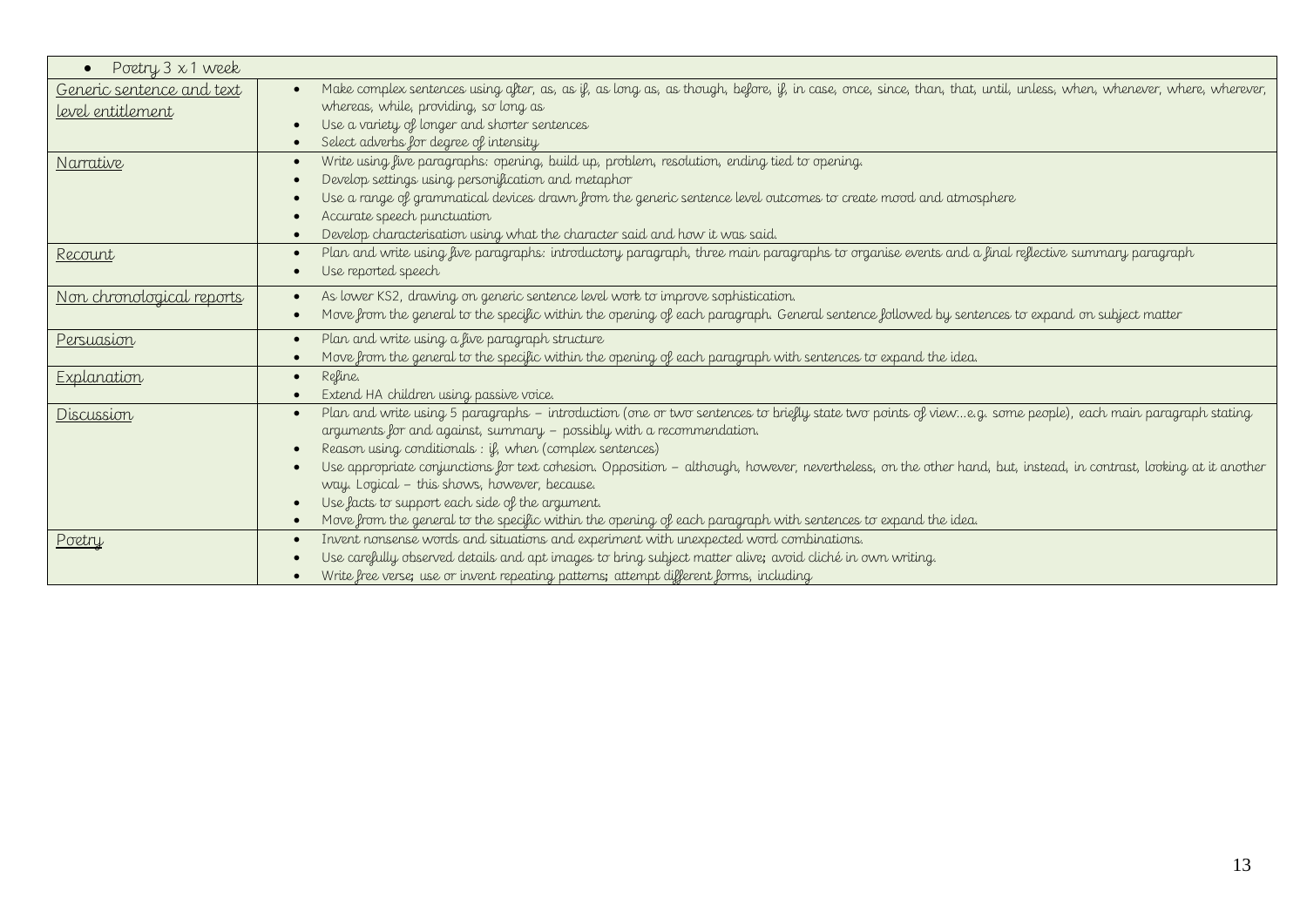# Terminology

- subject, object
- active, passive
- synonym, antonym
- $\bullet$   $\quad$  ellipsis, hyphen, colon, semi-colon, bullet points

| Statutory guidance |                                                                                                                                                                                                                                                                                                                           |         |                |  |
|--------------------|---------------------------------------------------------------------------------------------------------------------------------------------------------------------------------------------------------------------------------------------------------------------------------------------------------------------------|---------|----------------|--|
|                    | Year 6                                                                                                                                                                                                                                                                                                                    | Covered | Pupils not met |  |
| Word level         | The difference between vocabulary typical of informal<br>speech and vocabulary appropriate for formal speech and<br>writing [for example, find out - discover; ask for -<br>request; go in - enter]<br>How words are related by meaning as synonyms and                                                                   |         |                |  |
| Sentence level     | antonyms [for example, big, large, little]<br>Use of the passive to affect the presentation of information<br>in a sentence [for example, I broke the window in the<br>greenhouse versus The window in the greenhouse was<br>broken (by me)].                                                                             |         |                |  |
|                    | The difference between structures typical of informal<br>speech and structures appropriate for formal speech and<br>writing [for example, the use of question tags: He's your<br>friend, isn't he?, or the use of subjunctive forms such as If<br>I were or Were they to come in some very formal writing.<br>and speech] |         |                |  |
| Text level         | Linking ideas across paragraphs using a wider range of<br>cohesive devices: repetition of a word or phrase,<br>grammatical connections [for example, the use of<br>adverbials such as on the other hand, in contrast, or as a<br>consequence], and ellipsis<br>Layout devices [for example, headings, sub-headings,       |         |                |  |
|                    | columns, bullets, or tables, to structure text]                                                                                                                                                                                                                                                                           |         |                |  |
| Punctuation        | Use of the semi-colon, colon and dash to mark the<br>boundary between independent clauses [for example, It's<br>raining; I'm fed up]                                                                                                                                                                                      |         |                |  |
|                    | Use of the colon to introduce a list and use of semi-colons<br>within lists                                                                                                                                                                                                                                               |         |                |  |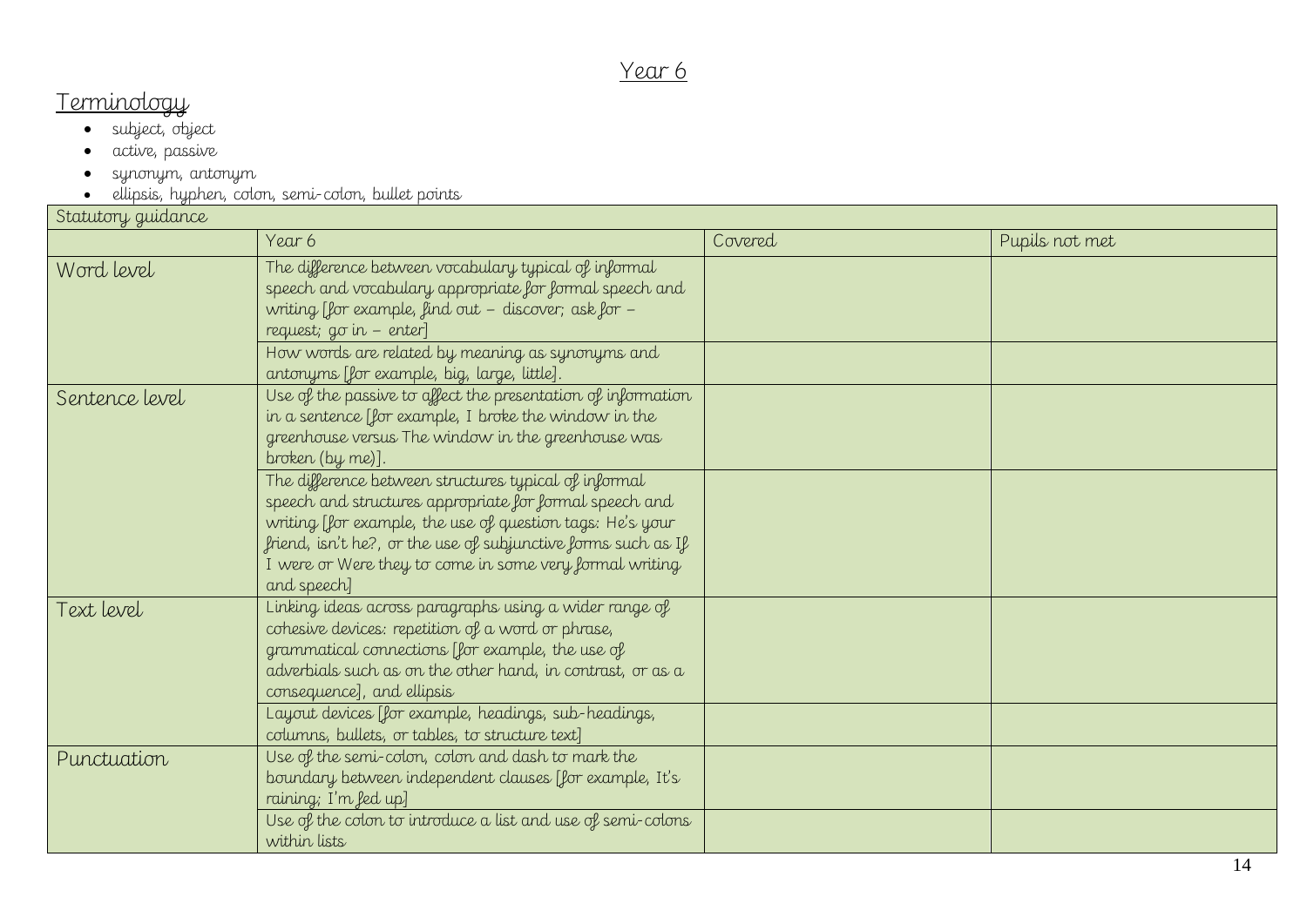|                                                                                                                                                    | Punctuation of bullet points to list information - NOTE -<br>Children do not need to evidence this to be at. There is no<br>set way to teach bullet points but however they use them<br>they must be consistent (e.g. all capitals, all full stops               |  |  |  |
|----------------------------------------------------------------------------------------------------------------------------------------------------|------------------------------------------------------------------------------------------------------------------------------------------------------------------------------------------------------------------------------------------------------------------|--|--|--|
|                                                                                                                                                    | How hyphens can be used to avoid ambiguity [for<br>example, man eating shark versus man-eating shark, or<br>recover versus re-cover]                                                                                                                             |  |  |  |
| <u>Text type suggestions for coverage and coverage guidance</u><br>Narrative x 3 (character, setting, plot)<br>Recount<br>Non chronological report |                                                                                                                                                                                                                                                                  |  |  |  |
| Persuasion<br>Explanation<br>Discussion<br>Poetry 3 x 1 week                                                                                       |                                                                                                                                                                                                                                                                  |  |  |  |
| Generic sentence and text<br>level entitlement                                                                                                     | Use a variety of sentence lengths and types (simple, compound, complex) sometimes using 2 or more subordinate clauses.<br>Use a full range of punctuation correctly.                                                                                             |  |  |  |
| Narrative<br>Recount<br>Non chronological reports<br>Persuasion<br>Explanation<br><u>Discussion</u>                                                | refine<br>$\bullet$                                                                                                                                                                                                                                              |  |  |  |
| Poetry                                                                                                                                             | Use language imaginatively to create surreal, surprising, amusing and inventive poetry.<br>$\bullet$<br>Use simple metaphors and personification to create poems based on real or imagined experience.<br>Select pattern or form to match meaning and own voice. |  |  |  |